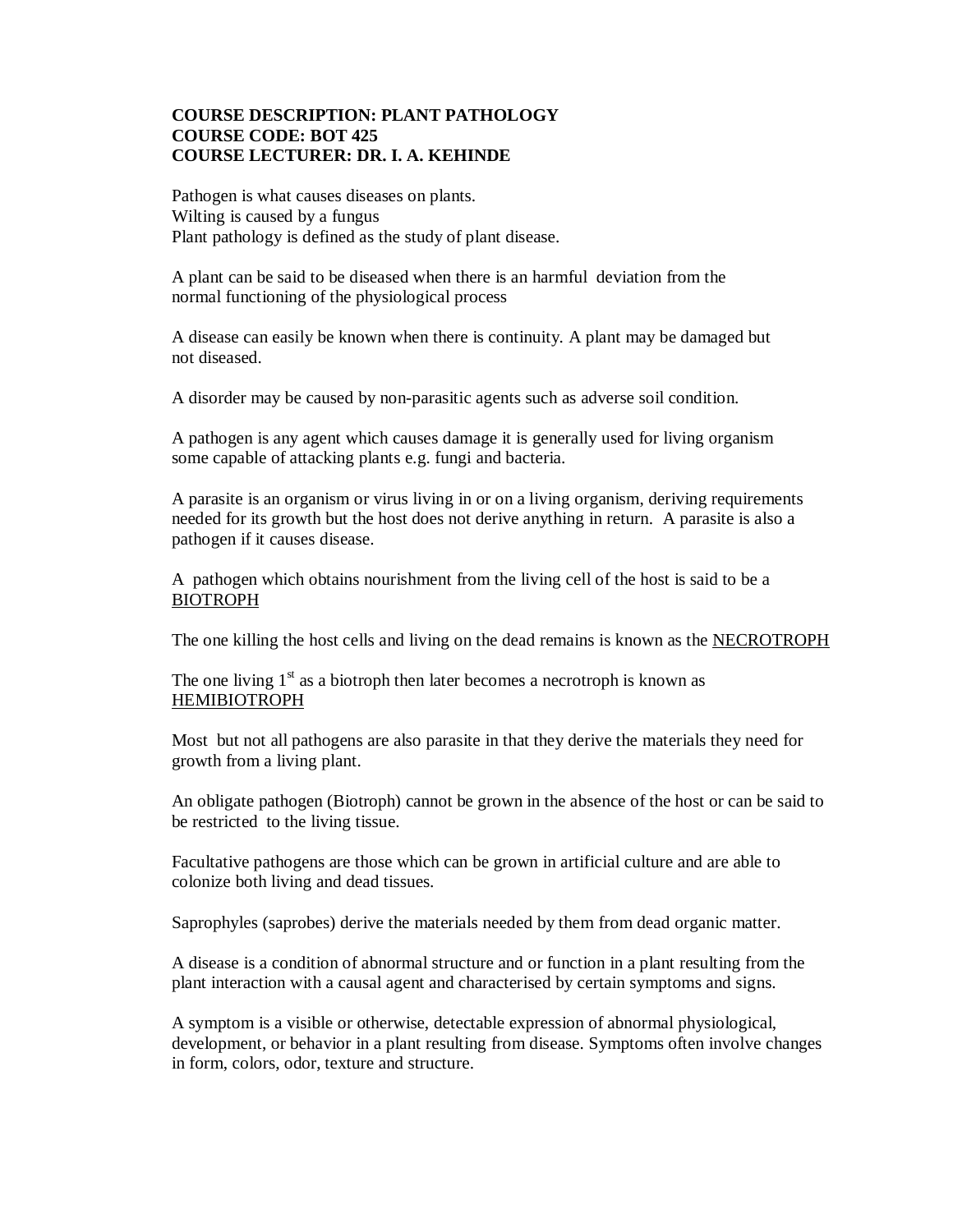SIGNS: Any observable part or remnant of the causal agent (pathogen) on / around the host. Common signs include vegetative or reproductive structure of the pathogens ( mycelium or spores)

#### **Different symptoms found in the plant**

Death or disintegrating of the cell tissues and or organs, discoloration of the pathogen (yellow, purple etc) wilting, abnormal growth and development e.g. tumor formation, lack of seed formation or the curling of leaves.

**Wilting:** This is a form of drying caused by the interference of the normal supply and movement of water into pathogen.

**Rot:** Disintegration of tissues which can be accompanied by release of cell fluid such that there is an exuding from the partially disintegrated tissue.

**Soft rot:** The rotted part is soft and moist.

**Dry rot:** Rotted part relatively dry and firm

**Mummification:** Shriveling and wrinkling in fruits

**Damping off:** Like wilting but in emerging or very young seedling.

**Defoliation:** This is the shedding of the whole organ. The flower or bud of fruits can be shed i.e bud drop or flower drop.

Necrosis generally means death of plant tissue.

### **THE CAUSES OF DISEASES**

Plant growth can be limited by some numbers of factors, such as non-parasitic inanimate or non transmissible causes and those due to parasitic, animate and transmissible agents. Certain diseases caused by viruses or macro plasma – like organisms closely resemble nonparasitic diseases in their symptoms.

# **DISEASES DUE TO NON-PARASITIC AGENTS/CAUSES**

It is non-transmissible. Immediately the causal factor is removed, it gets back to performing well. Although the damages that can be done may cause a set back in the growth rates, the damage can also predispose plants to attack by pathogen.

The non-transmissible factors include:-

- 1. Adverse climatic conditions such as low temperature, adverse soil condition
- 2. Mechanical and Chemical injury.
- 3. Adverse soil condition could be by mineral deficiency or in excess of it.
- 4. Disturbances due to genetic origin such as chlorosis, cutting, dwarfing,, variegation.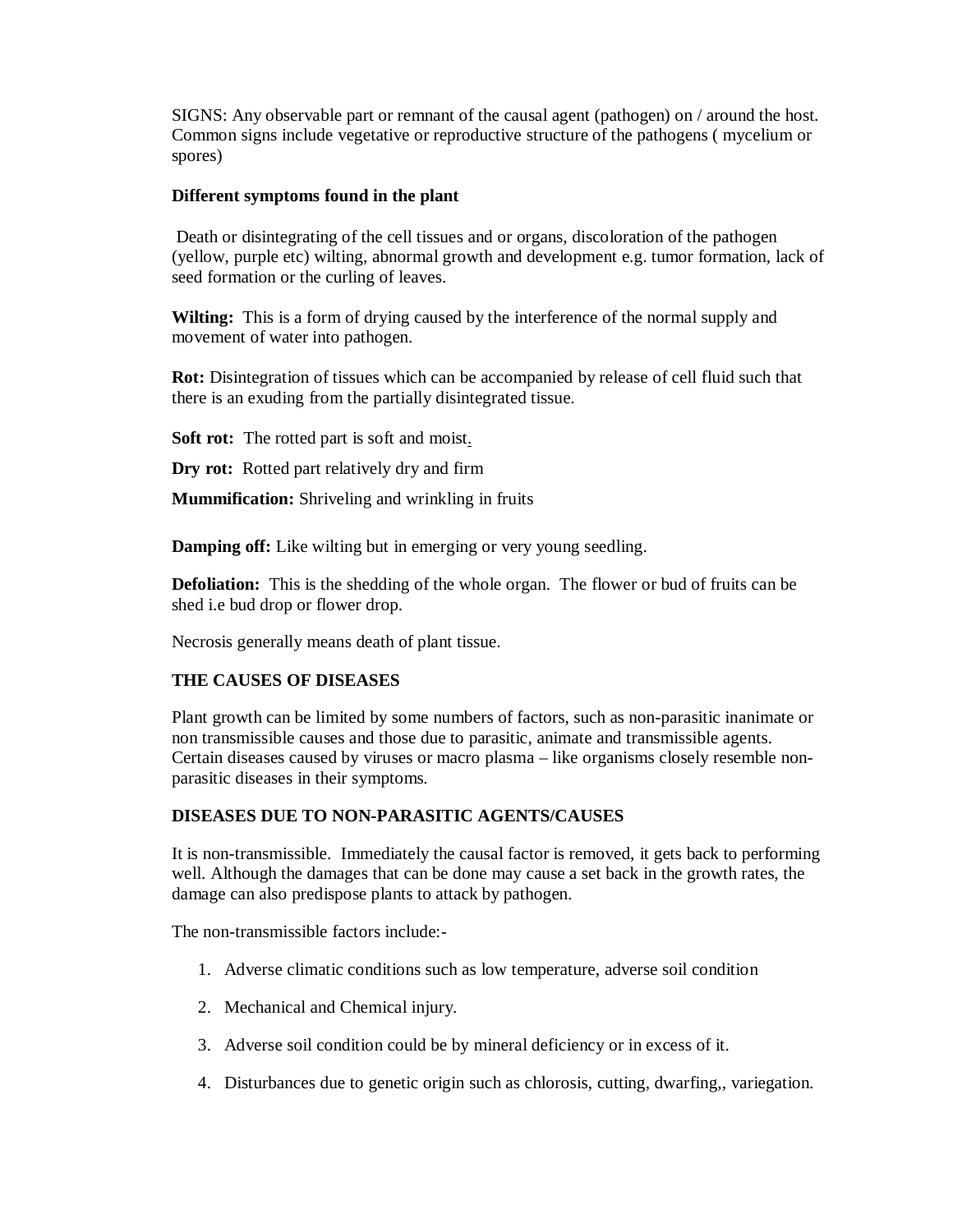5. Other factors such as drought can bring about wilting and eventually death of the plant

Disease could also be caused by combination of these factors.

# **DISEASES DUE TO PARASITIC AGENTS**

The 2 major groups of organs which feed saprophytically and obtain nourishment by secreting extracellular enzyme into the medium in which they are feeding are the fungi and bacteria.

These organisms were thought not to be able to cause diseases in living organs due to some physical and chemical barrier, but due to their wide range of carbohydrate splitting enzymes, they are mostly important in plants. The viruses are becoming more rampant while bacteria due to their ability to breakdown protein are more important in animals. It can be said that the main causes of diseases in plant in the order of importance are:

Fungi, Viruses, Mycoplasma like organs, bacteria and parasitic flowering plants.

#### **CONCEPT OF PLANT DISEASES**

Usually a disease causes a progressive and continuous disturbance of cellular activities that eventually become manifest as symptom.

In the case of the fungal infection, the fungus keeps growing until it reaches the reproductive phase and starts to reproduce. The time that passes between the infected spot is known as the latency period.

The latency period is followed by the infection period during when the fungus produces a certain number of spores per day. The spores produced are dispersed and can start a new infection at other parts of the plant where a new cycle of the fungus begins again..

An infection may remain latent as an in apparent chronic infection that gives no sign of its presence (symptomless infection). In the case of many symptoms-less virus infection, the virus may vigorously multiply in the host. Such host are carriers of the virus.

Tolerance is the ability of a host to endure infection by a particular pathogen. The term tolerance is used when there is an apparent non-restricted and extensive colonization by a parasitic organism or virus.

**Infection :** invasion of the tissue by bacteria viruses, fungi and other internal parasites.

**Infestation:** Invasion of the body by organisms such as ticks or mites, which remain on the surface and do not enter the tissues.

Resistance: Absence of symptoms because infection and colonization have been restricted in their activity by the host defensive response implies resistance not tolerance.

The establishment of a parasitic relationship is known as infection i.e. the entry of a pathogen successfully into a susceptible pathogen, a host that is exempt to infection is said to be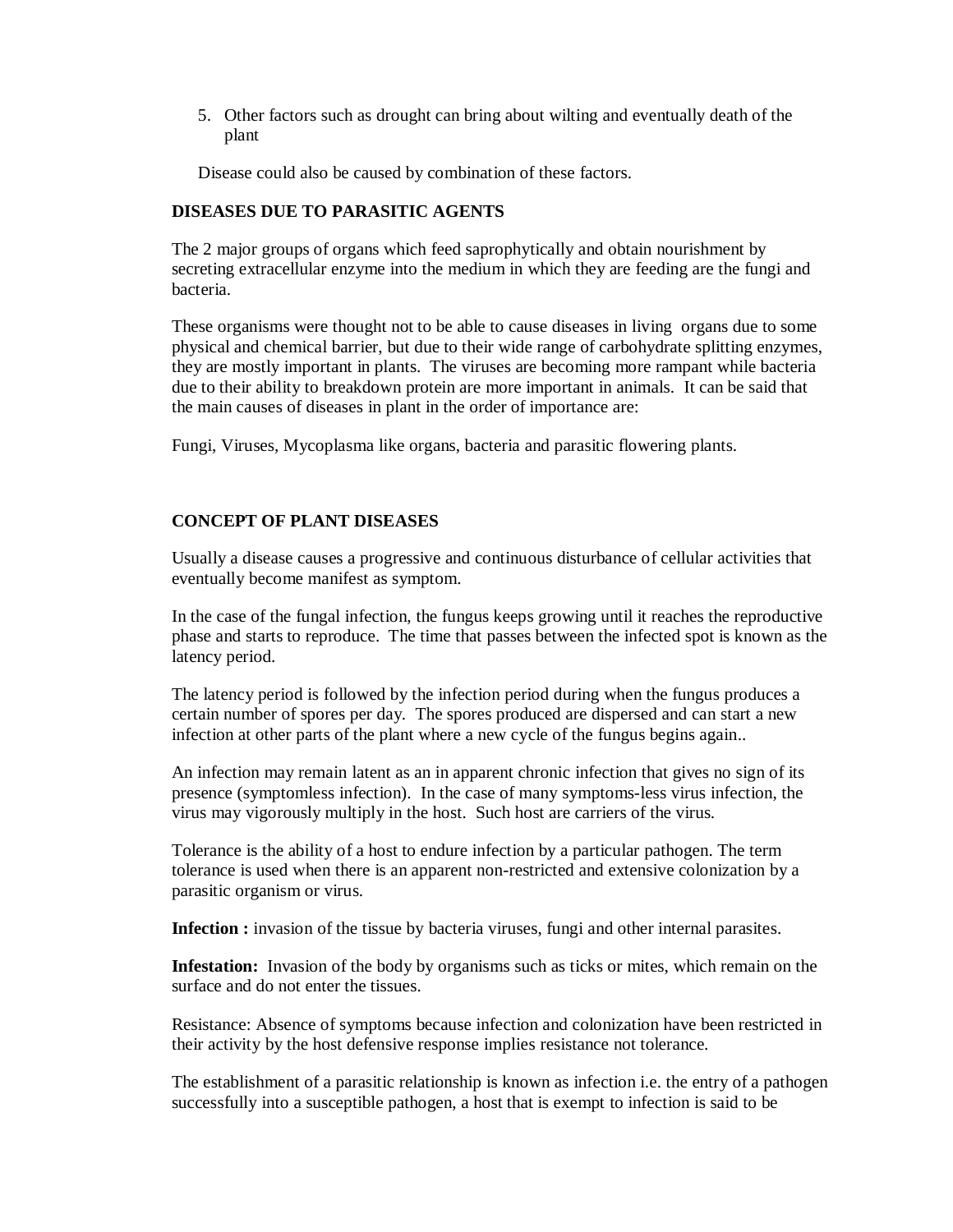immune. Following infection is colonization i.e. the advance of pathogen within the tissue of the host. If specie is strictly confined to the tissue of the host in nature, they can sometimes be referred to as ecologically obligate pathogens. If infection is confined to just one part of the host, it is said to be a local infection.

If the pathogen spreads through the plant from a single point of infection so as to infect all or most part of the host, although often seeming to have little adverse effect on the tissue through which it grows or is transported, it is said to be a systemic infection

Virulence has been used to denote qualitative rather than quantitative differences in pathogenicity while aggressiveness is used to describe the capacity of a parasite to invade or grow in its host plant and to reproduce on or in it more rapidly than others (highly aggressive). Aggressiveness can also be used to measure pathogenicity.

# **THE HOST – PARASITE (PATHOGEN) RELATIONSHIP**

The spreading of a disease depends on 2 factors.

- 1. Time
- 2. Environment

The time determines the cause of the disease as the pathogen population increases with the passage of time. Environmental factors such as climatic, soil conditions and cultivation methods have a great influence on the activity and development of the parasite and on the expression of the disease symptom.

The host – parasite relationship involves one living organism, the host that harbors another living organism or virus ( the parasite). The latter being dependent on that host for its existence. It is obvious that the effect of such intimate co-existence depends not only on the hereditary properties of each of the partners but also on the environmental conditions which have great influence. The way an organism manifests itself (the phenotype) is the result of the interaction between its genotype and the environment.

The growth of the parasite in a host usually results in an increase that is detrimental to plants. However, there is a protective mechanism which may either prevent the parasite from establishing itself in the host or strangulate the developing parasite. Such a pathogen is therefore said to develop some resistance to the parasite. The ability of the host to show resistance to the pathogen makes infection an exception rather than a rule. The resistance can either the in-built or induced (defence).

# **RESISTANCE BY PROTECTION**

### **Such protection may be:**

- 1. Structural
- 2. Chemical
- 3. Absence of nutrients.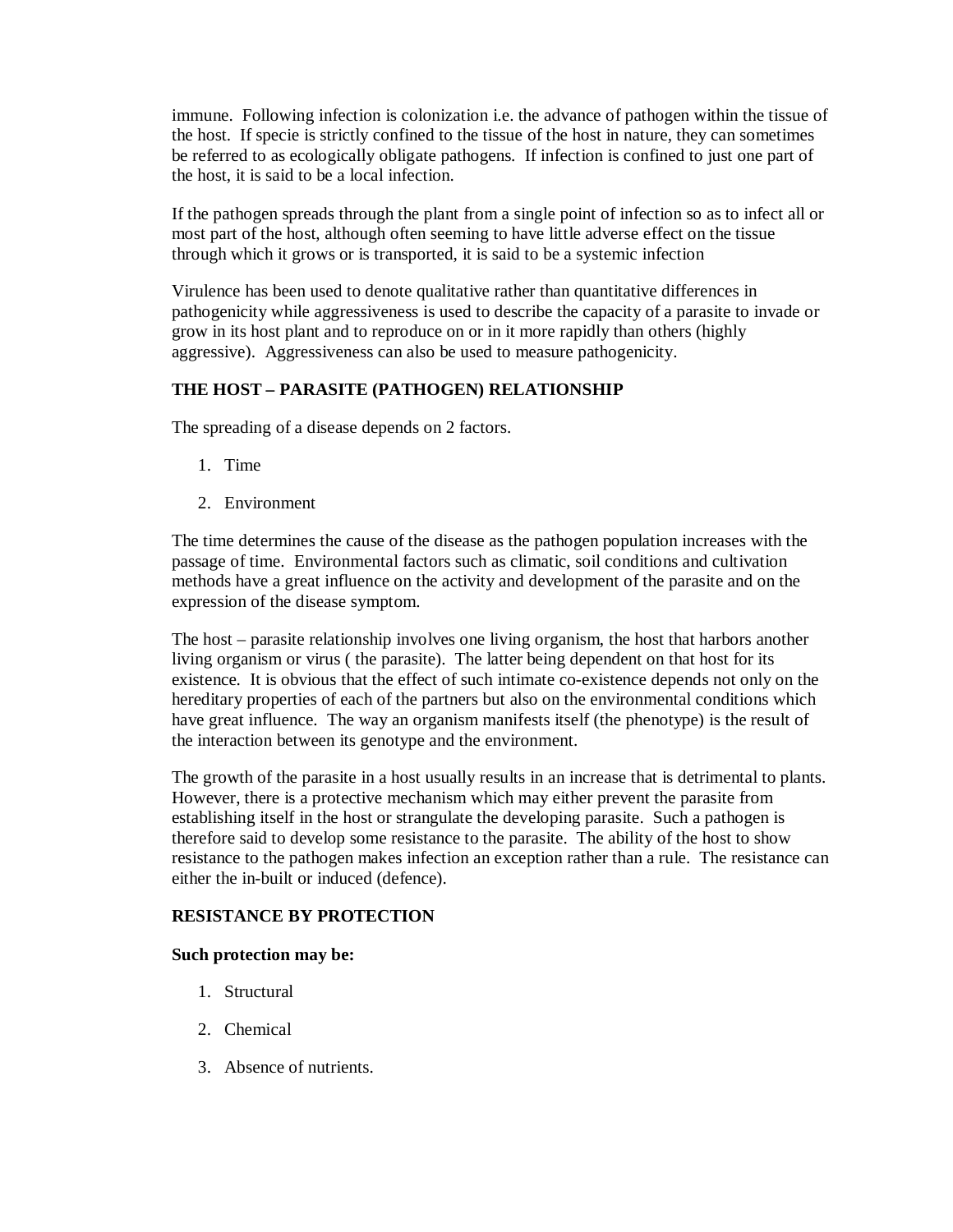**RESISTANCE BY DEFENSE:** In case the resistance by protection fails and the pathogen succeed in entering the plant tissue, resistance by defense may develop whereby a dynamic mechanism set in to defend the host.

# **AGGRESIVENESS**

This is the capability of the pathogen or the virus to infect a host pathogen. The term is used particularly in a gradual sense and is measured by the degree of infection. However, the degree of infection is also determined by the susceptibility or resistance of the host.

# **SUSCEPTIBILITY**

This is the inability of the host to prevent the development of the parasite thus not defending itself against infection by a pathogenic organism or virus.

### **VIRULENCE**

Virulence is the observed capacity of a pathogen to infect certain genotypes of a host plant.. In reference to genotypes which cannot be infected, the term avirulence is used.

The term pathogenicity indicates in general the disease generating capacity of biotical and abiotical factors.

A parasite is not regarded to be a pathogen if it lacks virulence.

# **VULNERABILITY**

This is the inability of the host to defend itself against infection by parasite or infestation by phytophages.

# **MAIN CATEGORIES OF PLANT DISEASES**

As to the cause of the malfunctioning of processes in plants, a distinction can be made between infections and non-infections diseases.

INFECTIOUS DISEASE: are caused by pathogenic organisms. Pathogens include parasitic fungi, bacteria and protozoan as well as mycoplasmas and viruses.

**NON INFECTIOUS DISEASES:** are malfunctioning caused by hereditary and genetic defect. Abiotic factor causing diseases include adverse soil conditions, deficiency or excess of certain nutrients, adverse meteorological conditions, environmental pollution and industrial contaminant.

### **ESTABLISHMENT OF PLANT DISEASES**

In order to establish the host – pathogen relationship, the pathogen must first arrive at the surface of host then followed by the penetration of the host, then development of the organ like a germ – tube of a geminating spore usually during this stage, there are no visible symptoms and the period referred to as membation stage which may in turn lead to the on ward recognition of the first symptom as the host gets infected. The relationship may not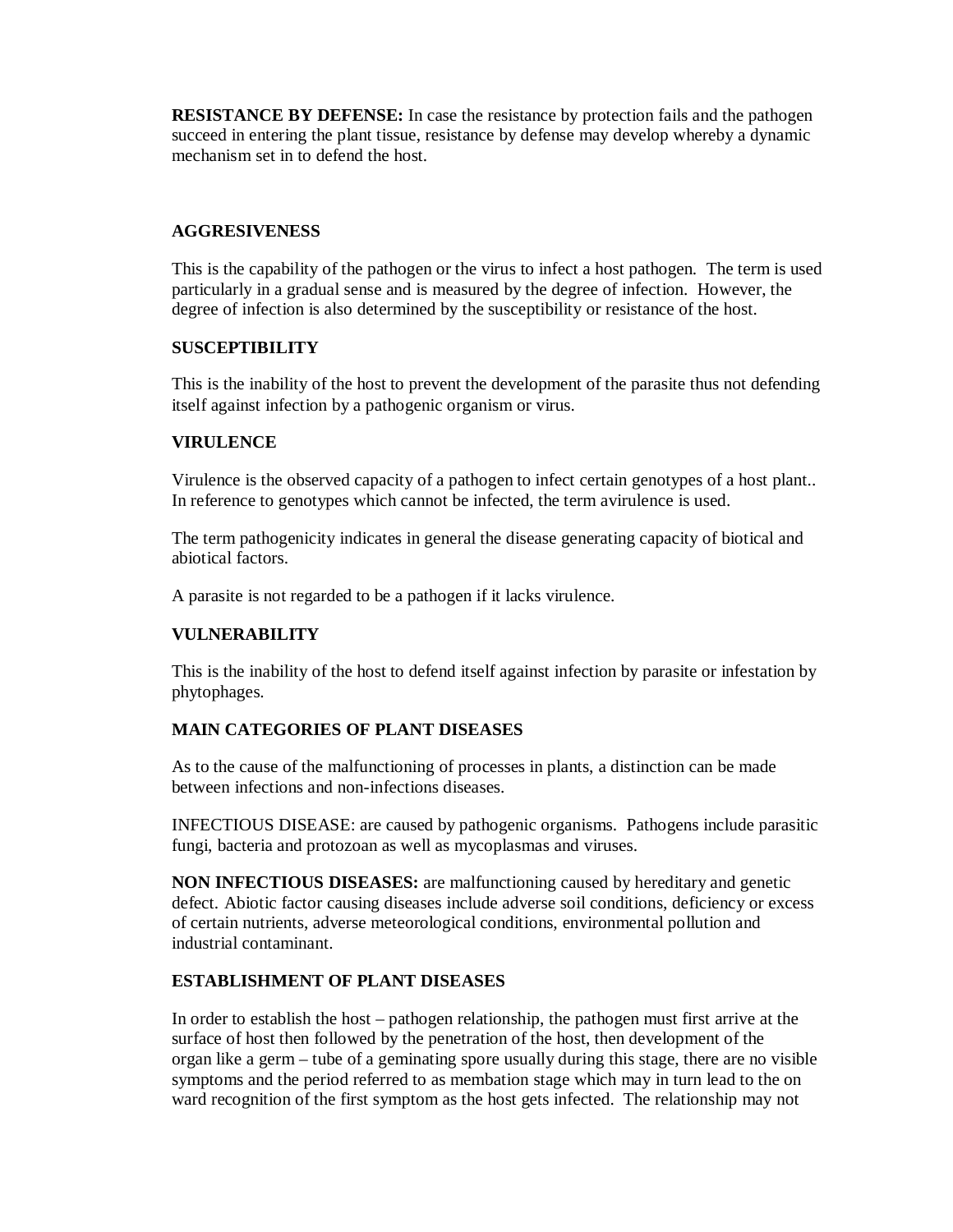reach or pass the membation stage of the host since plants put up effective resistance either by protection or defense. .

For a conclusion to be made about the causative agent of a particular disease, some steps need to be taken and this is because though an organ may be present or in association with the lesion, it does not necessary mean that is caused the disease because there could be the secondary invader. In 1884, Koch laid down some conditions to be fulfilled before an organism can be confirmed as the causative organ.

### **KOCH POSTULATE**

1. The organism must be consistently associated with the lesion of the disease.

2. The organism must be isolated and grown in pure culture, free from all other organism

3. The organism from pure culture must be inoculated on to healthy plants of the same species from which it was originally isolated and must reproduce the same disease as was originally observed.

4. The organism must be re-isolated and re-inoculated and must once again reproduce the

original disease. In case of an obligate pathogen, inoculation is unto a healthy host

#### **PLANT DISEASE DIAGNOSIS**

The diagnosis of pathogen diseases is one of the most important and useful technique to be learnt in pathogen pathology. To diagnose a plant disease successfully, the characteristics of the organism that caused the disease or symptoms and signs associated with the major type of diseases and the test to confirm the organism and the basic for classification of that pathogen needs to be understood. Plant disease diagnosis is designed to recognize the primary disease causing agent. The majority of pathogen disease can be diagnosed by a relatively straight forward procedure, an evaluation of background information and a macroscopic and often microscopic examination of the diseased pathogen. However, some diseases can only be diagnosed currently through the use of sophisticated tools such as an serology.

#### **STEPS IN DISEASE DIAGNOSIS**

- 1. Obtain background, information on hoot and disease
- 2. Obtain a good sample of diseased plant.
- 3. Examine pathogen and describe symptoms and signs of disease.
- 4. Obtain literature describing diseases for the host.
- 5. Identify disease by accompanying your description of disease with published descriptions.

#### **PESTICIDES**

Pesticides have played and will continue to play a great note in increasing agricultural production and in securing the supply of food and fibres needed by the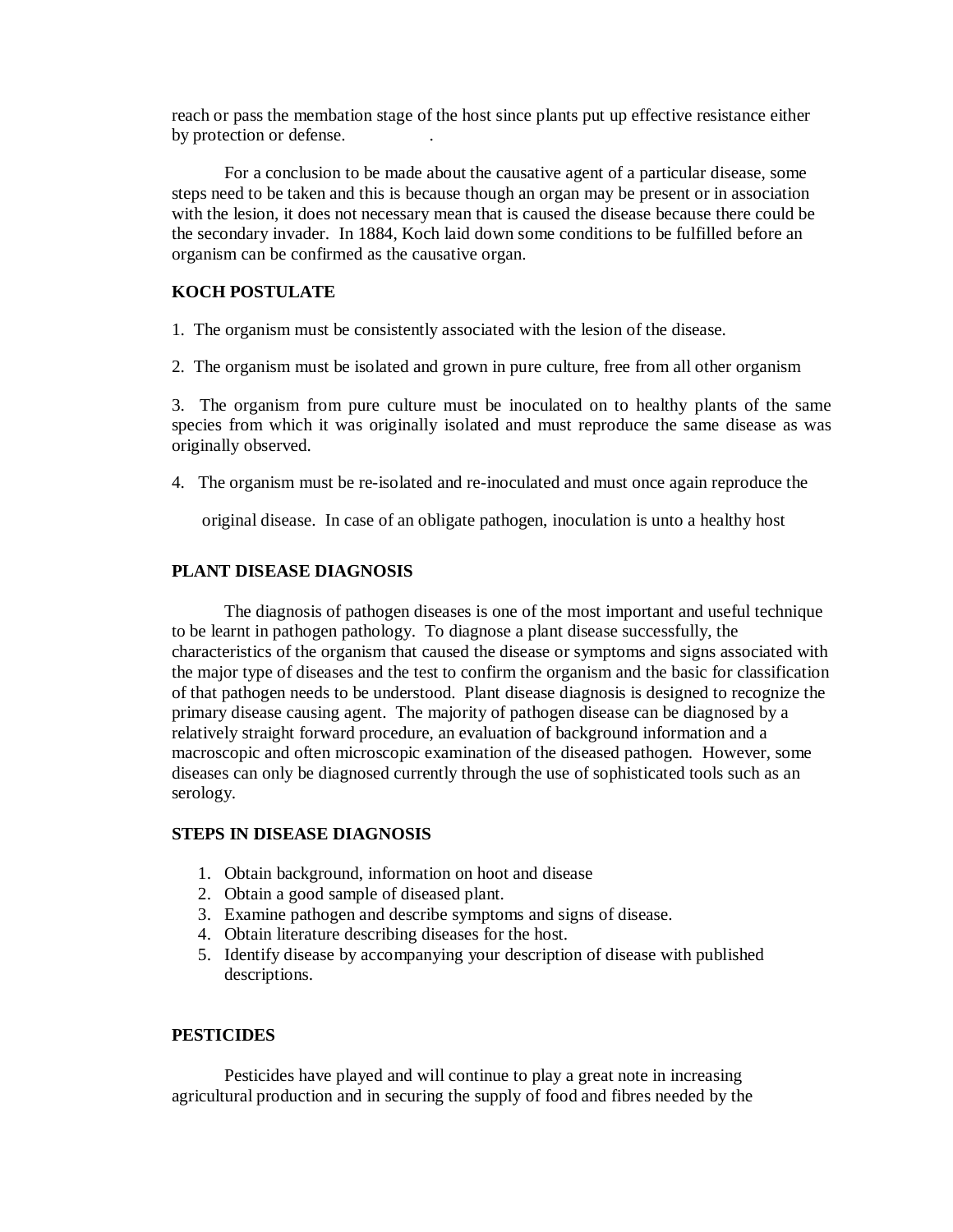people of the world. It is essential that the reasons for using pesticides and the consequences of mis-using them be carefully analyed in order to obtain maximum benefit from their application while at the same time, preventing their possible hazardous effect on non target organism and the environment.

### **ADVANTAGES OF CHEMICDAL CONTROL**

- 1. It in an effective and reliable means for controlling pests and diseases and preventing losses in fields and in storing.
- 2 They offer protection against many diseases
- 3. Most pesticides demonstrate fast activities by which serious infection and outbreaks can be limited or possibly controlled.
- 4. Chemical control is effective under very diverse ecological condition and it is less dependent on scale of the operation than the various form of cultural and biological control.

# **DISADVANTAGES OF CHEMICAL CONTROL**

- 1. Many pesticides cause the development of resistance in organism
- 2. Pesticide having a persistent activity may destroy the natural enemy complex.
- 3. Improper application of pesticides may cause unwanted or hazardous effect with regards to specific sensitivity of the target organism and natural enemies,
- 4. Cost of pesticide is rising steadily.
- 5. The inherent toxicity of pesticides and the long persistence cause environmental contamination.

### **INTEGRATED PEST MANAGEMENT (IPM)**

IPM has been defined as a pest management system that in the context of the associated environment to the population dynamics of the past species, utilizes all suitable technique and methods in as compactable a manner as possible and maintains the pest population at levels below those causing economic injury.

### **ECONOMICALLY IMPORTANT CROP**

Cocoa is one of the most important cash crop grown by farmers in central and West Africa.

## **ECONOMIC IMPORTANCE OF COCOA**

It is a perenmial crop which may yield for up to 30years and all the part of the plant have one use or the other but the most important of them is the fruit (pod). Cocoa has been used as sources of chocolate and various chocolate based product. The cocoa powder is used in making cakes biscuits, bread, bournvita, ice cream e.t.c. The cocoa bean also serves as a source of wine. The fruit wall is fibrous and is used in soap making. The leaves of cocoa are locally used for wrapping fruit and when they drop from the tree, they serve as a good organic manure. The stem is locally used for firewood.